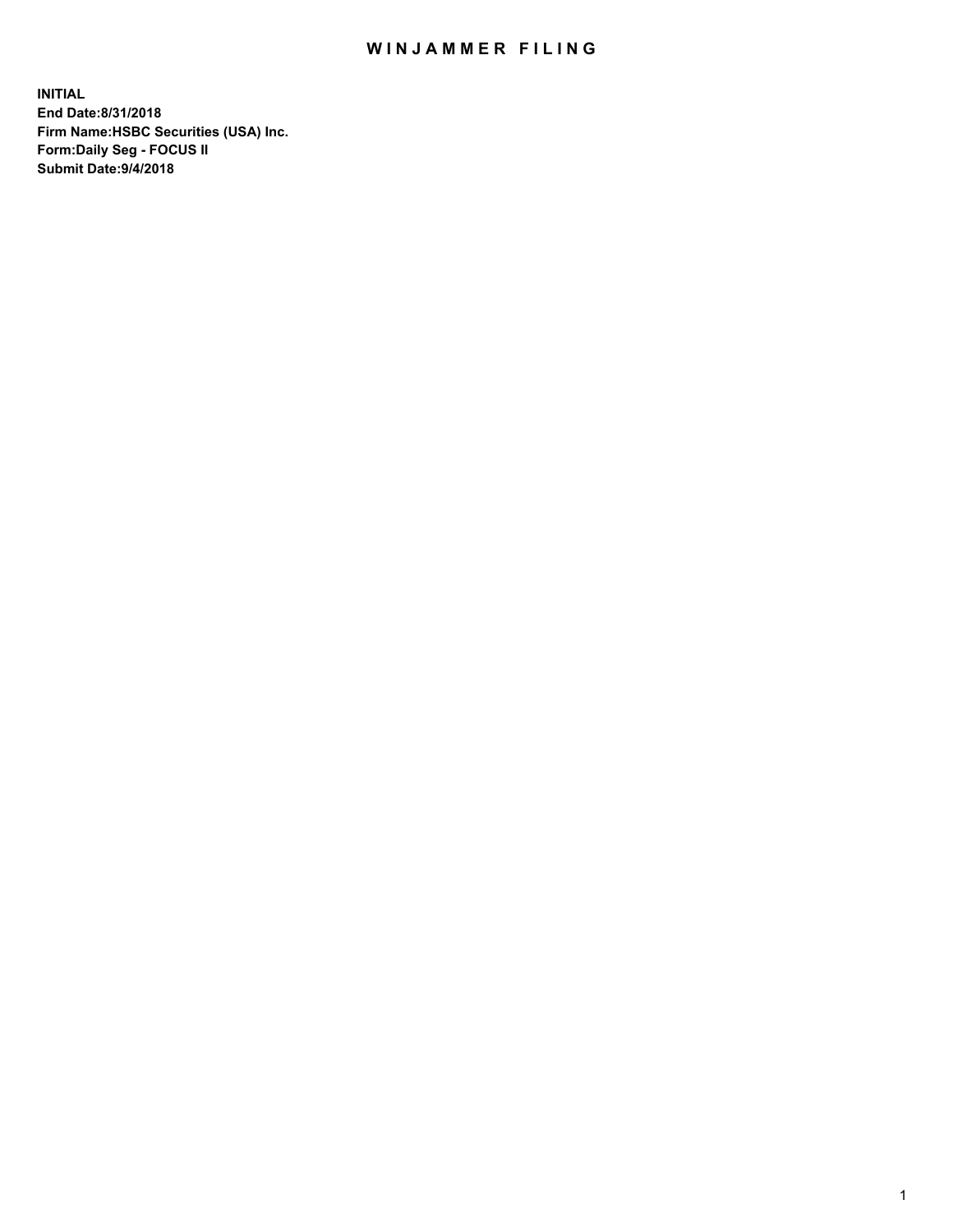**INITIAL End Date:8/31/2018 Firm Name:HSBC Securities (USA) Inc. Form:Daily Seg - FOCUS II Submit Date:9/4/2018 Daily Segregation - Cover Page**

| Name of Company                                                                                                                                                                                                                                                                                                                | <b>HSBC Securities (USA) Inc.</b>                                           |
|--------------------------------------------------------------------------------------------------------------------------------------------------------------------------------------------------------------------------------------------------------------------------------------------------------------------------------|-----------------------------------------------------------------------------|
| <b>Contact Name</b>                                                                                                                                                                                                                                                                                                            | <b>Michael Vacca</b>                                                        |
| <b>Contact Phone Number</b>                                                                                                                                                                                                                                                                                                    | 212-525-7951                                                                |
| <b>Contact Email Address</b>                                                                                                                                                                                                                                                                                                   | michael.vacca@us.hsbc.com                                                   |
| FCM's Customer Segregated Funds Residual Interest Target (choose one):<br>a. Minimum dollar amount: ; or<br>b. Minimum percentage of customer segregated funds required:% ; or<br>c. Dollar amount range between: and; or<br>d. Percentage range of customer segregated funds required between:% and%.                         | 147,000,000<br>$\underline{\mathbf{0}}$<br>0 <sub>0</sub><br>0 <sub>0</sub> |
| FCM's Customer Secured Amount Funds Residual Interest Target (choose one):<br>a. Minimum dollar amount: ; or<br>b. Minimum percentage of customer secured funds required:%; or<br>c. Dollar amount range between: and; or<br>d. Percentage range of customer secured funds required between:% and%.                            | 25,000,000<br>$\underline{\mathbf{0}}$<br>0 <sub>0</sub><br>00              |
| FCM's Cleared Swaps Customer Collateral Residual Interest Target (choose one):<br>a. Minimum dollar amount: ; or<br>b. Minimum percentage of cleared swaps customer collateral required:% ; or<br>c. Dollar amount range between: and; or<br>d. Percentage range of cleared swaps customer collateral required between:% and%. | 95,000,000<br><u>0</u><br><u>00</u><br>00                                   |

Attach supporting documents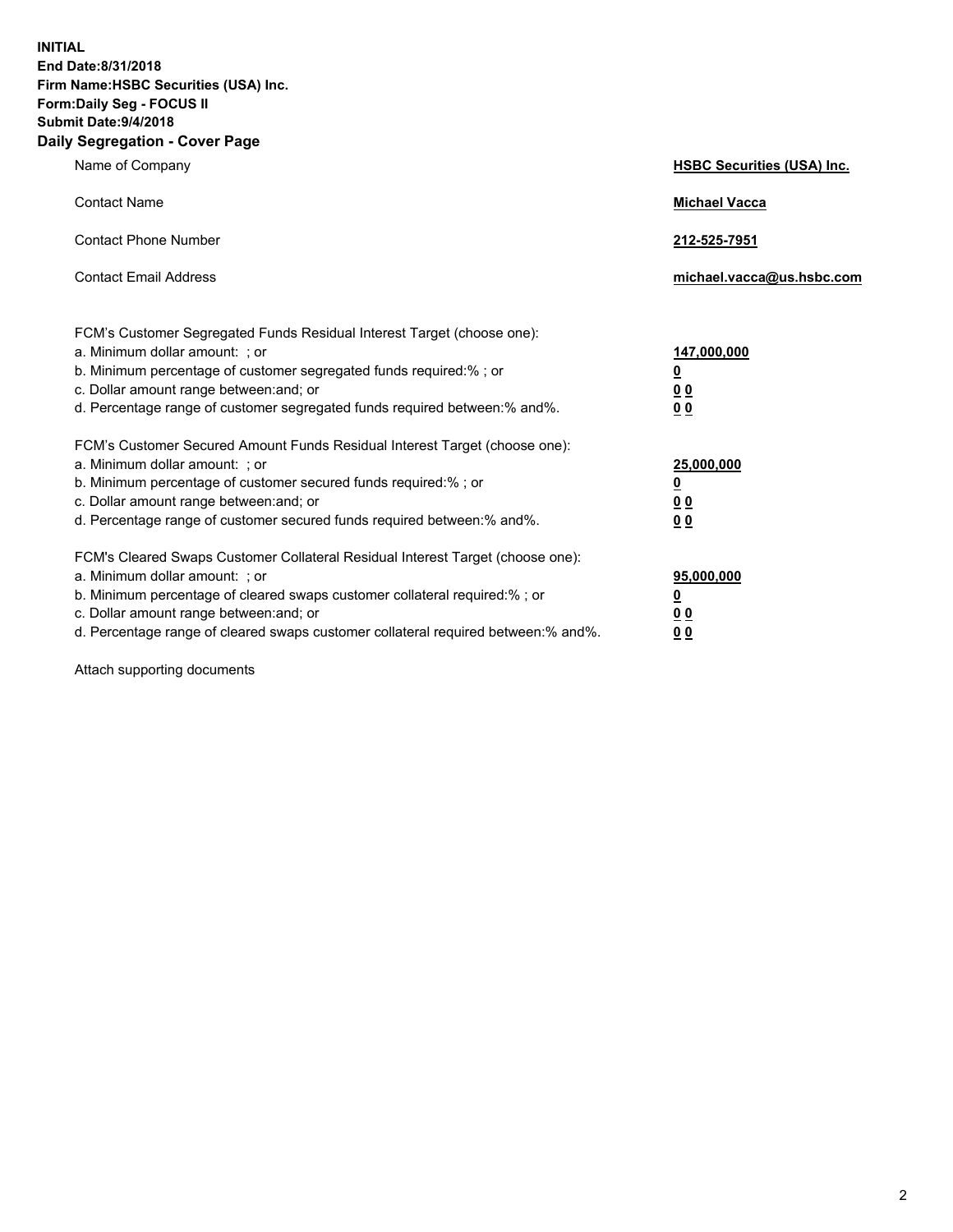**INITIAL End Date:8/31/2018 Firm Name:HSBC Securities (USA) Inc. Form:Daily Seg - FOCUS II Submit Date:9/4/2018 Daily Segregation - Secured Amounts** Foreign Futures and Foreign Options Secured Amounts Amount required to be set aside pursuant to law, rule or regulation of a foreign government or a rule of a self-regulatory organization authorized thereunder **0** [7305] 1. Net ledger balance - Foreign Futures and Foreign Option Trading - All Customers A. Cash **121,731,048** [7315] B. Securities (at market) **86,826,828** [7317] 2. Net unrealized profit (loss) in open futures contracts traded on a foreign board of trade **-1,363,828** [7325] 3. Exchange traded options a. Market value of open option contracts purchased on a foreign board of trade **0** [7335] b. Market value of open contracts granted (sold) on a foreign board of trade **0** [7337] 4. Net equity (deficit) (add lines 1. 2. and 3.) **207,194,048** [7345] 5. Account liquidating to a deficit and account with a debit balances - gross amount **539,489** [7351] Less: amount offset by customer owned securities **-537,768** [7352] **1,721** [7354] 6. Amount required to be set aside as the secured amount - Net Liquidating Equity Method (add lines 4 and 5) **207,195,769** [7355] 7. Greater of amount required to be set aside pursuant to foreign jurisdiction (above) or line 6. **207,195,769** [7360] FUNDS DEPOSITED IN SEPARATE REGULATION 30.7 ACCOUNTS 1. Cash in banks A. Banks located in the United States **107,062,793** [7500] B. Other banks qualified under Regulation 30.7 **0** [7520] **107,062,793** [7530] 2. Securities A. In safekeeping with banks located in the United States **22,456,036** [7540] B. In safekeeping with other banks qualified under Regulation 30.7 **0** [7560] **22,456,036** [7570] 3. Equities with registered futures commission merchants A. Cash **0** [7580] B. Securities **0** [7590] C. Unrealized gain (loss) on open futures contracts **0** [7600] D. Value of long option contracts **0** [7610] E. Value of short option contracts **0** [7615] **0** [7620] 4. Amounts held by clearing organizations of foreign boards of trade A. Cash **0** [7640] B. Securities **0** [7650] C. Amount due to (from) clearing organization - daily variation **0** [7660] D. Value of long option contracts **0** [7670] E. Value of short option contracts **0** [7675] **0** [7680] 5. Amounts held by members of foreign boards of trade A. Cash **50,205,565** [7700] B. Securities **64,370,792** [7710] C. Unrealized gain (loss) on open futures contracts **-1,363,828** [7720] D. Value of long option contracts **0** [7730] E. Value of short option contracts **0** [7735] **113,212,529** [7740] 6. Amounts with other depositories designated by a foreign board of trade **0** [7760] 7. Segregated funds on hand **0** [7765] 8. Total funds in separate section 30.7 accounts **242,731,358** [7770] 9. Excess (deficiency) Set Aside for Secured Amount (subtract line 7 Secured Statement Page 1 from Line 8) **35,535,589** [7380] 10. Management Target Amount for Excess funds in separate section 30.7 accounts **25,000,000** [7780] 11. Excess (deficiency) funds in separate 30.7 accounts over (under) Management Target **10,535,589** [7785]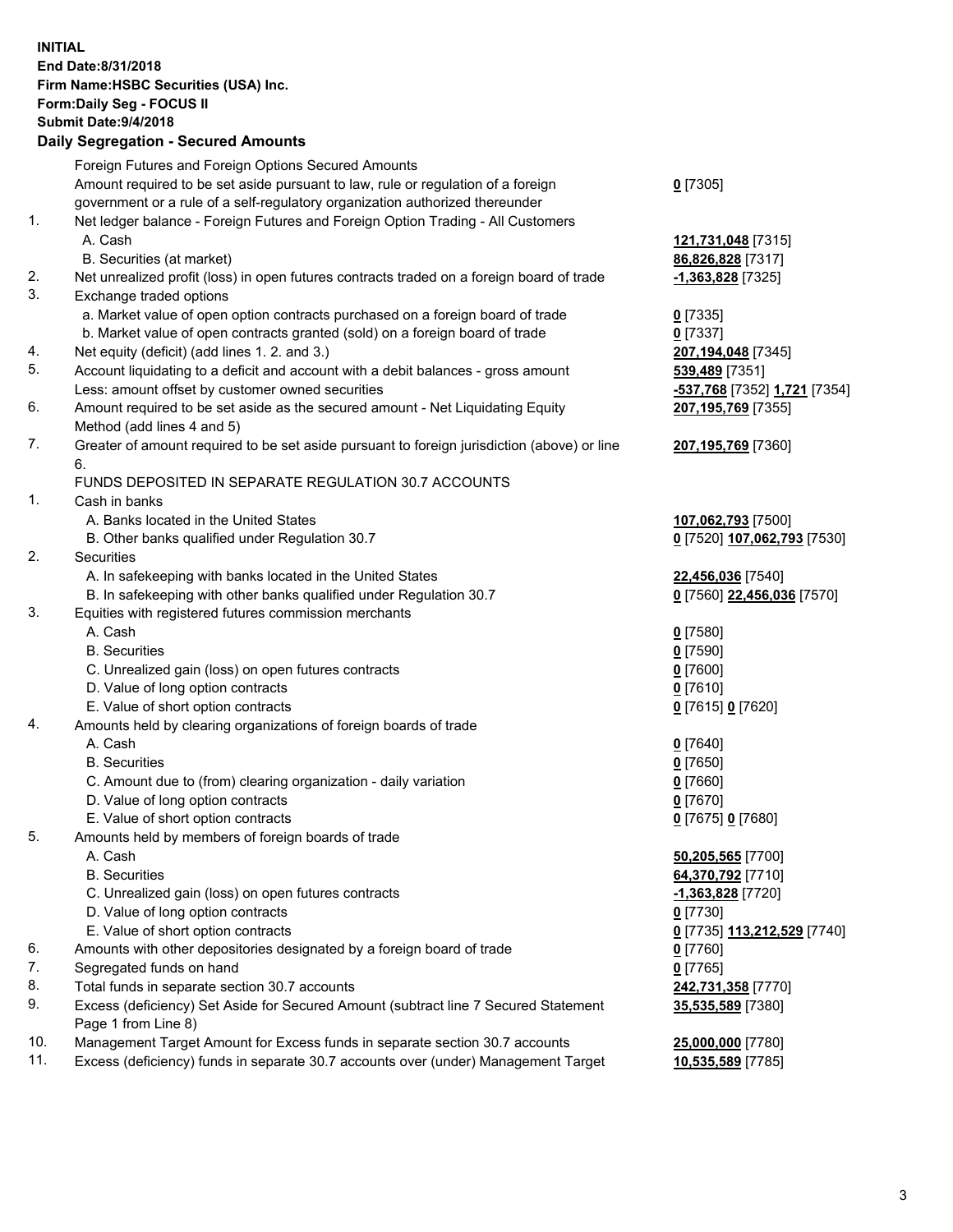|     | <b>INITIAL</b>                                                                      |                            |
|-----|-------------------------------------------------------------------------------------|----------------------------|
|     | End Date:8/31/2018                                                                  |                            |
|     | Firm Name: HSBC Securities (USA) Inc.                                               |                            |
|     | Form: Daily Seg - FOCUS II                                                          |                            |
|     | Submit Date: 9/4/2018                                                               |                            |
|     | Daily Segregation - Segregation Statement                                           |                            |
|     | SEGREGATION REQUIREMENTS(Section 4d(2) of the CEAct)                                |                            |
| 1.  | Net ledger balance                                                                  |                            |
|     | A. Cash                                                                             | 146,097,448 [7010]         |
|     | B. Securities (at market)                                                           | 1,625,263,331 [7020]       |
| 2.  | Net unrealized profit (loss) in open futures contracts traded on a contract market  | 222,111,643 [7030]         |
| 3.  | Exchange traded options                                                             |                            |
|     | A. Add market value of open option contracts purchased on a contract market         | 382,131,565 [7032]         |
|     | B. Deduct market value of open option contracts granted (sold) on a contract market | <u>-189,378,387</u> [7033] |
| 4.  | Net equity (deficit) (add lines 1, 2 and 3)                                         | 2,186,225,600 [7040]       |
| 5.  | Accounts liquidating to a deficit and accounts with                                 |                            |
|     | debit balances - gross amount                                                       | 792,316 [7045]             |
|     | Less: amount offset by customer securities                                          | -792,316 [7047] 0 [7050]   |
| 6.  | Amount required to be segregated (add lines 4 and 5)                                | 2,186,225,600 [7060]       |
|     | FUNDS IN SEGREGATED ACCOUNTS                                                        |                            |
| 7.  | Deposited in segregated funds bank accounts                                         |                            |
|     | A. Cash                                                                             | 32,941,111 [7070]          |
|     | B. Securities representing investments of customers' funds (at market)              | $0$ [7080]                 |
|     | C. Securities held for particular customers or option customers in lieu of cash (at | 367,915,895 [7090]         |
|     | market)                                                                             |                            |
| 8.  | Margins on deposit with derivatives clearing organizations of contract markets      |                            |
|     | A. Cash                                                                             | 293,848,402 [7100]         |
|     | B. Securities representing investments of customers' funds (at market)              | 176, 167, 413 [7110]       |
|     | C. Securities held for particular customers or option customers in lieu of cash (at | 1,164,799,856 [7120]       |
|     | market)                                                                             |                            |
| 9.  | Net settlement from (to) derivatives clearing organizations of contract markets     | 13,627,377 [7130]          |
| 10. | Exchange traded options                                                             |                            |
|     | A. Value of open long option contracts                                              | 382,131,565 [7132]         |
|     | B. Value of open short option contracts                                             | -189,378,387 [7133]        |
| 11. | Net equities with other FCMs                                                        |                            |
|     | A. Net liquidating equity                                                           | 10,295,190 [7140]          |
|     | B. Securities representing investments of customers' funds (at market)              | $0$ [7160]                 |
|     | C. Securities held for particular customers or option customers in lieu of cash (at | $0$ [7170]                 |
|     | market)                                                                             |                            |
| 12. | Segregated funds on hand                                                            | 92,547,580 [7150]          |
| 13. | Total amount in segregation (add lines 7 through 12)                                | 2,344,896,002 [7180]       |
| 14. | Excess (deficiency) funds in segregation (subtract line 6 from line 13)             | 158,670,402 [7190]         |
| 15. | Management Target Amount for Excess funds in segregation                            | 147,000,000 [7194]         |
| 16. | Excess (deficiency) funds in segregation over (under) Management Target Amount      | 11,670,402 [7198]          |

16. Excess (deficiency) funds in segregation over (under) Management Target Amount Excess